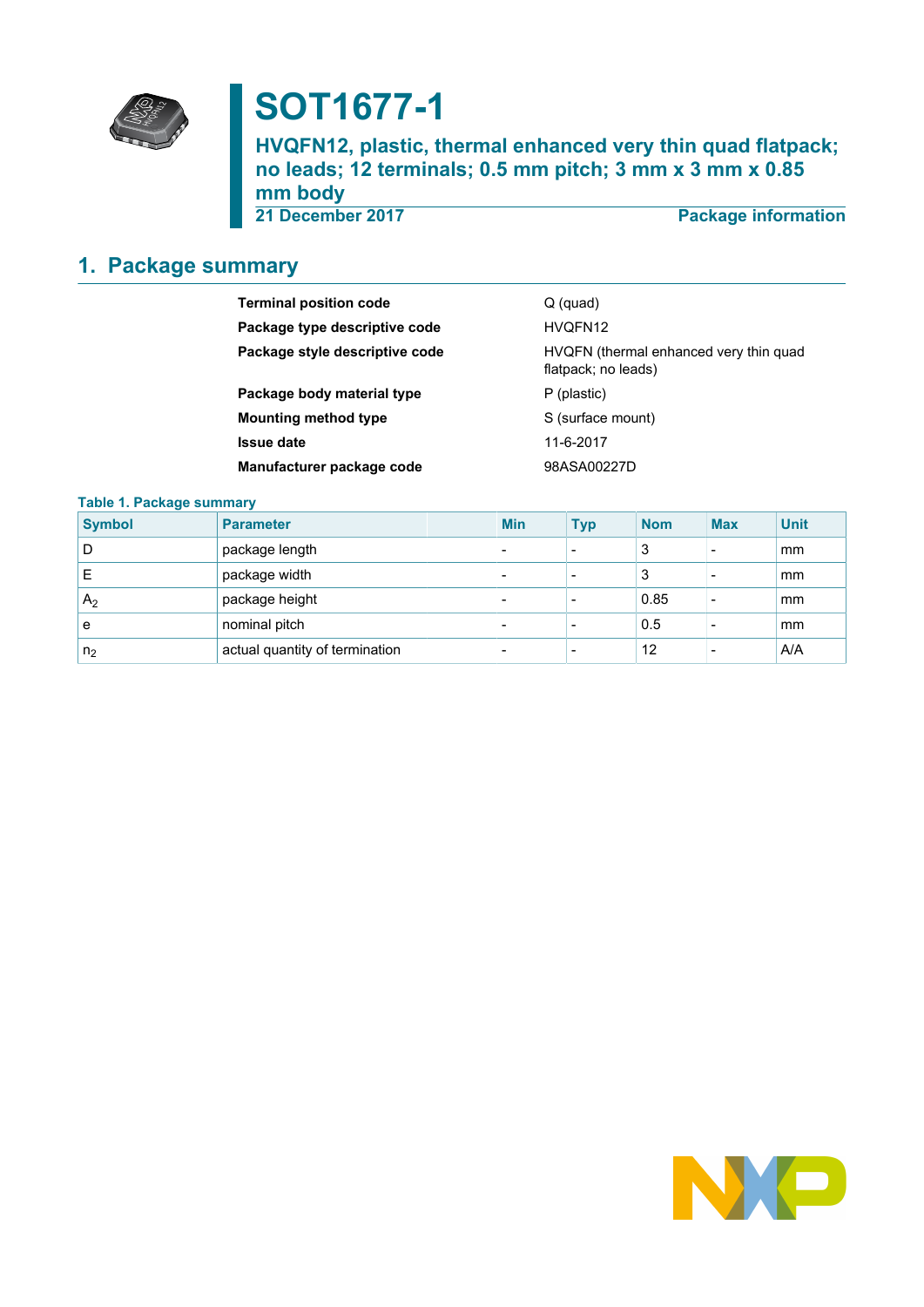# <span id="page-1-0"></span>**2. Package outline**

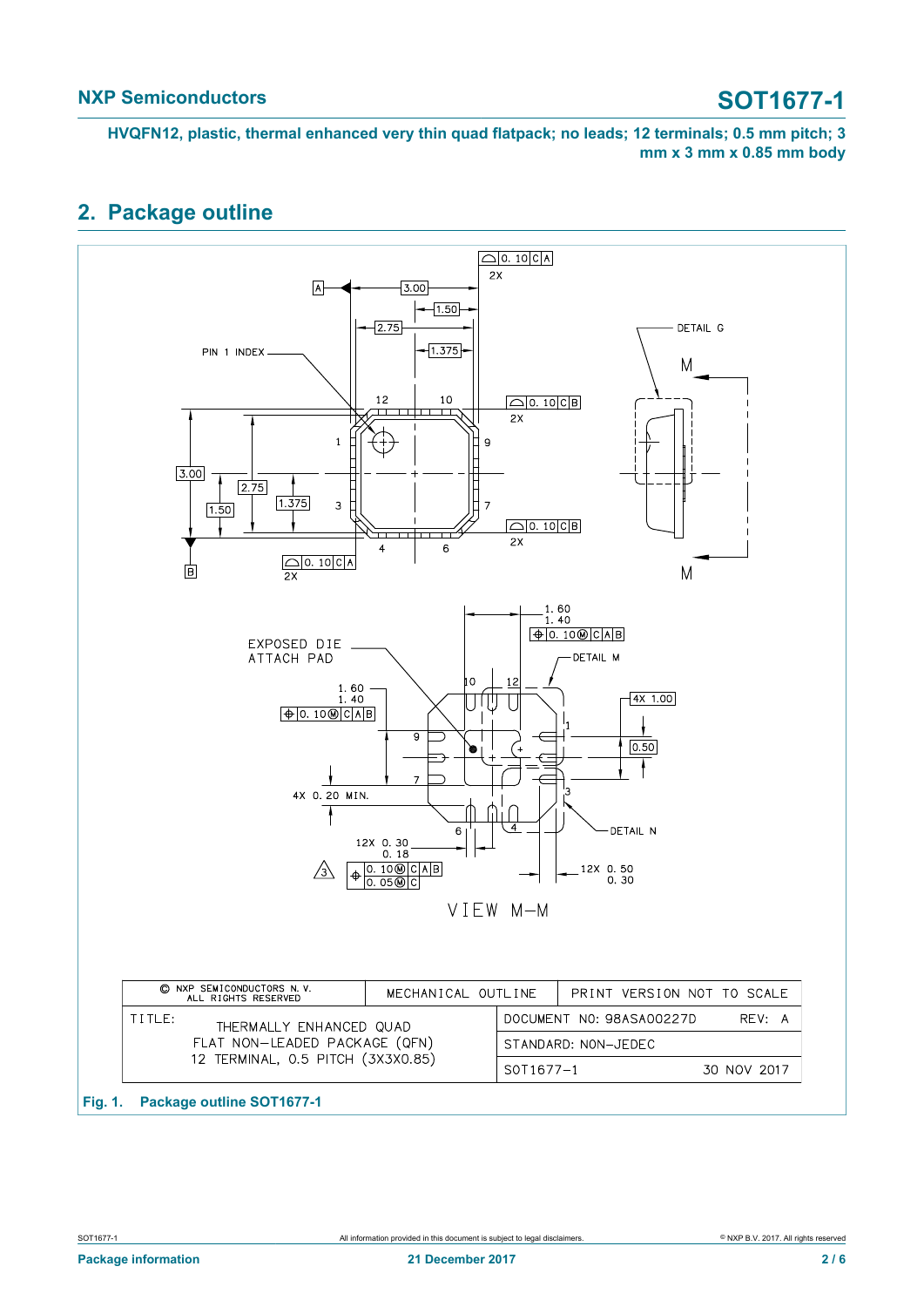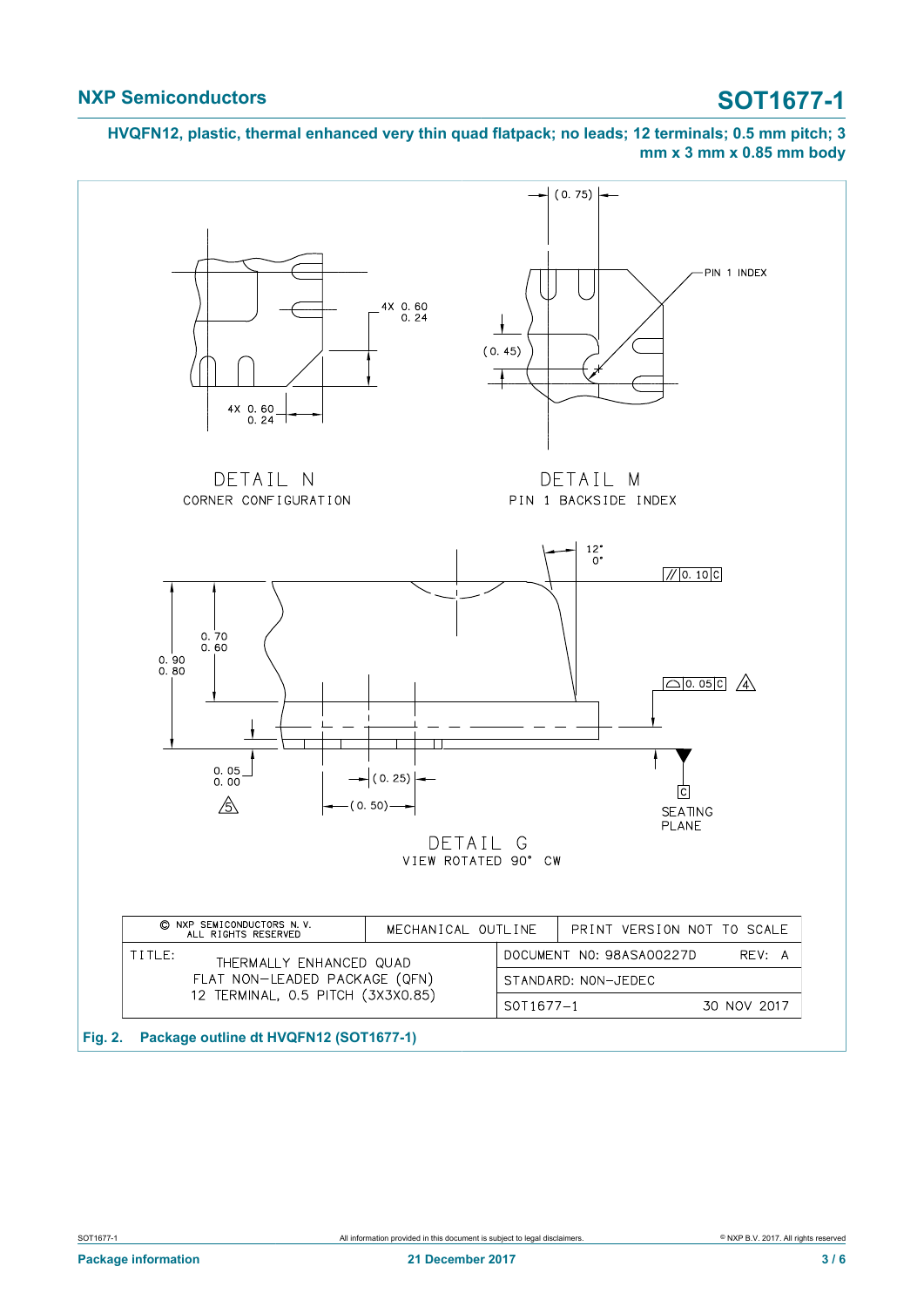### NOTE:

- ALL DIMENSIONS ARE IN MILLIMETERS.  $1.$
- DIMENSIONING & TOLERANCING PER ASME Y14.5 2009.  $2.$
- $\sqrt{3}$  $\frac{\sqrt{3}}{3}$  this dimension applies to plated terminal and is measured between 0.15 and 0.30 mm from terminal tip.

 $\frac{\sqrt{4}}{1}$  bilateral coplanarity zone applies to the exposed pad as well as

 $\sqrt{5}$ THIS DIMENSION APPLIED ONLY FOR TERMINALS.

| C NXP SEMICONDUCTORS N V<br>ALL RIGHTS RESERVED | MECHANICAL OUTLINE  |                                    | PRINT VERSION NOT TO SCALE |             |
|-------------------------------------------------|---------------------|------------------------------------|----------------------------|-------------|
| TITLE:<br>THERMALLY ENHANCED QUAD               |                     | DOCUMENT NO: 98ASA00227D<br>RFV: A |                            |             |
| FLAT NON-LEADED PACKAGE (QFN)                   | STANDARD: NON-JEDEC |                                    |                            |             |
| 12 TERMINAL, 0.5 PITCH (3X3X0.85)               |                     | SOT1677-1                          |                            | 30 NOV 2017 |

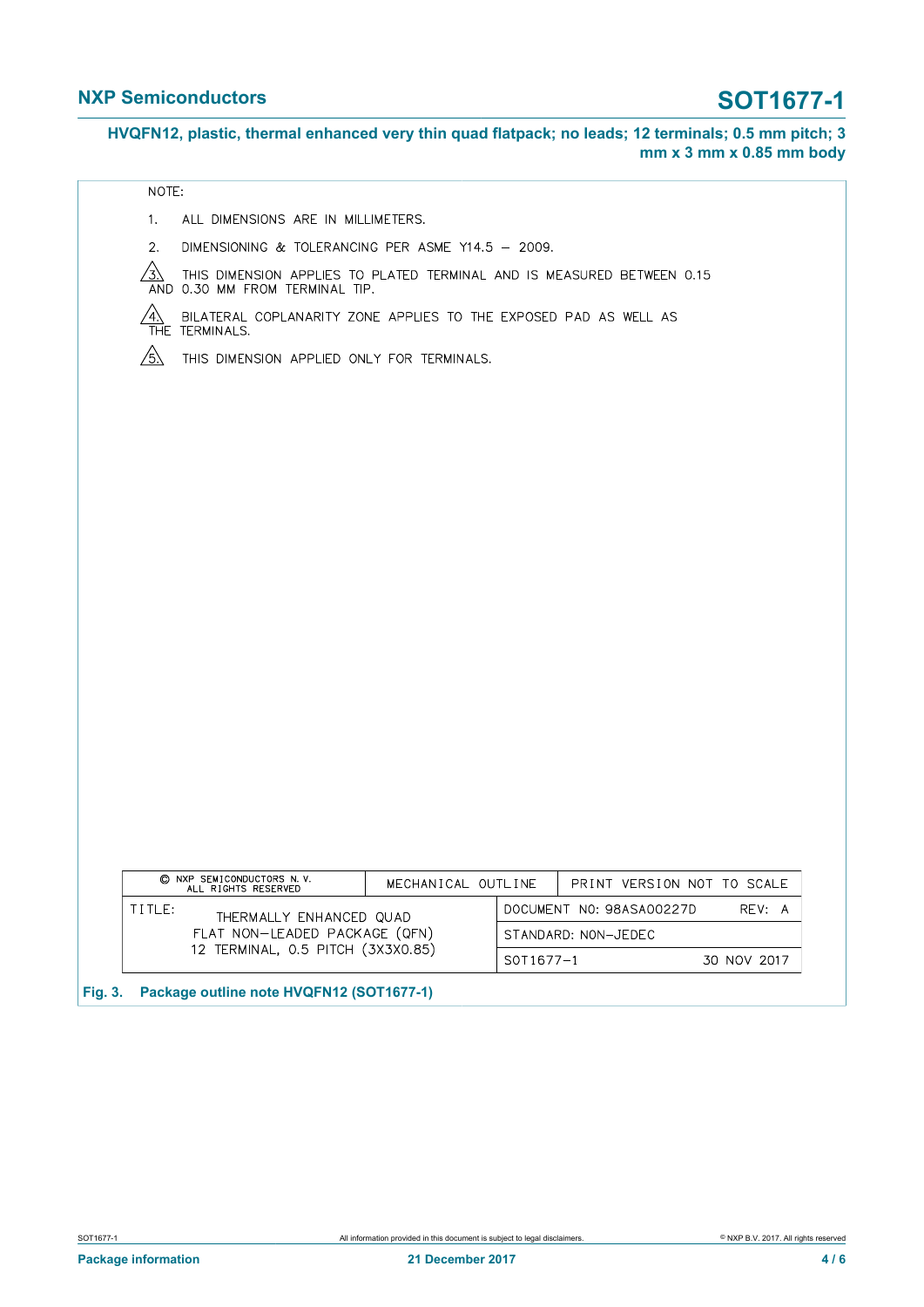## <span id="page-4-0"></span>**3. Legal information**

### **Disclaimers**

**Limited warranty and liability** — Information in this document is believed to be accurate and reliable. However, NXP Semiconductors does not give any representations or warranties, expressed or implied, as to the accuracy or completeness of such information and shall have no liability for the consequences of use of such information. NXP Semiconductors takes no responsibility for the content in this document if provided by an information source outside of NXP Semiconductors.

In no event shall NXP Semiconductors be liable for any indirect, incidental, punitive, special or consequential damages (including - without limitation lost profits, lost savings, business interruption, costs related to the removal or replacement of any products or rework charges) whether or not such damages are based on tort (including negligence), warranty, breach of contract or any other legal theory.

Notwithstanding any damages that customer might incur for any reason whatsoever, NXP Semiconductors' aggregate and cumulative liability towards customer for the products described herein shall be limited in accordance with the *Terms and conditions of commercial sale* of NXP Semiconductors.

**Right to make changes** — NXP Semiconductors reserves the right to make changes to information published in this document, including without limitation specifications and product descriptions, at any time and without notice. This document supersedes and replaces all information supplied prior to the publication hereof.